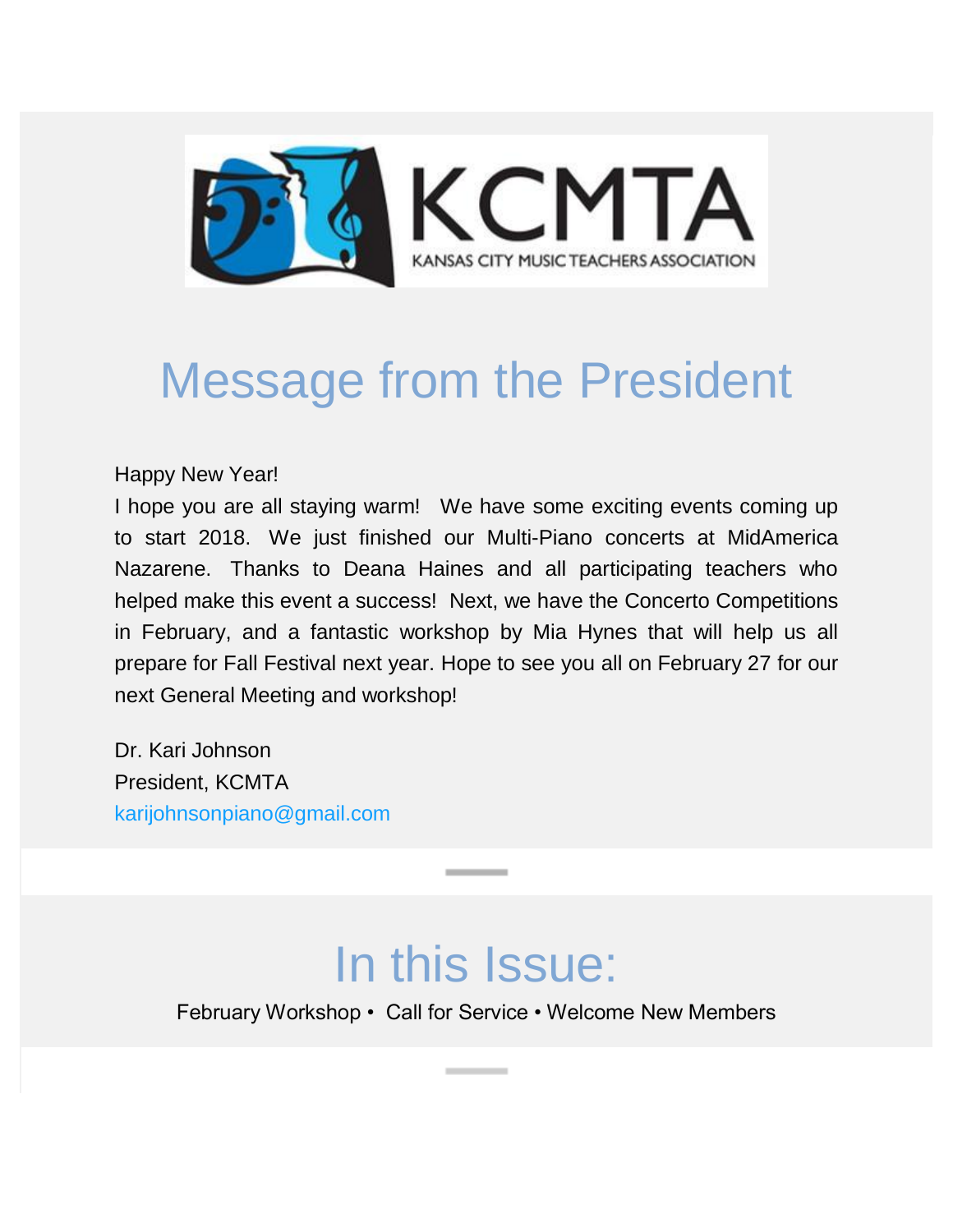## February Workshop

I hope you are able to attend this wonderful workshop with the fabulous Dr. Mia Hynes. She is always great and we will be looking ahead to the next Fall Festival featuring music from the classical era. Hope to see you there!

*Dr. Janet Fetterman, VPWorkshops*

#### **February 27 Schedule:**

10:00 a.m.-- Schmitt Music (workshop will follow a short business meeting)

"*Too Many Notes, Herr Mozart!*" Approaching articulation, ornatmentation, and rhetoric in the music of the 18th century for young pianists. -- Dr. Mia Hynes

### Call for Service

The board is working on our nominitive slate for next year. If you are interested in serving KCMTA as a board member or chair, please let us know. This is a fabulous chance to understand our programs from new perspective, collaborate with great people, and help shape our organization. Board meetings are typically the 2nd Tuesday of the month. Contact me at [Karijohnsonpiano@gmail.com.](mailto:Karijohnsonpiano@gmail.com)